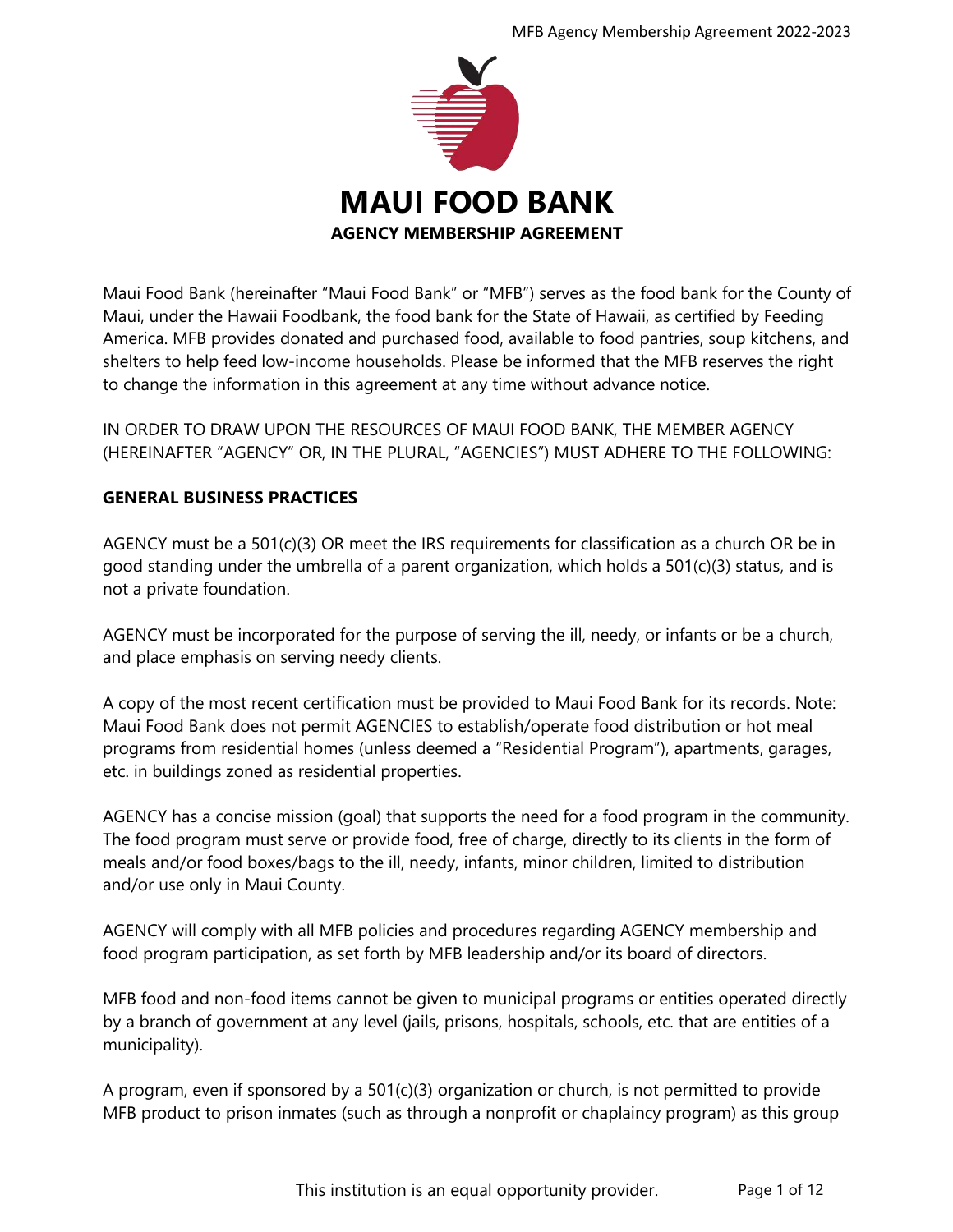does not satisfy the eligibility criteria.

AGENCY chief executive will assume oversight responsibility for the conduct of people authorized to take MFB food on behalf of their organization, accurate record keeping, accurate and timely report submission, and appropriate distribution of all MFB product in accordance with MFB program guidelines.

AGENCY will familiarize itself with social services organizations and other food programs (in the immediate area) and establish networks with them.

AGENCY will maintain satisfactory program operations in terms of:

- food resources (supplementary);
- financial plan and sufficient budget to support a food program;
- volunteers and staff (the average food program has at least four to six people to assist with unloading food, organizing the food in the storage area, preparation for distribution);
- transportation plan should account for food pick-ups at the MFB, sufficient funds budgeted for gasoline, coolers and equipment for cold transport, insurance, maintenance, and/or truck rental expenses.

An AGENCY may not use the MFB's logo for co-branding purposes without written consent.

## **ADVOCACY**

As part of our mission, we work to gather food and support from our communities. We then distribute food through charitable agencies to those in need. Our mission is from the heart, and we will fulfill our mission with integrity, humanity and aloha. The AGENCY will support and partner with the Maui Food Bank's advocacy efforts. Additional advocacy opportunities may include participating in local county, state, and national research work and data collection, e.g. hunger studies, advocating to county and state Legislative representatives to support MFB grant funding opportunities, and supporting State and Federal safety nets (e.g. SNAP, Double Up Food Bucks).

AGENCY agrees to participate in research studies commissioned by Feeding America, Maui Food Bank, or any governmental agency supported by Maui Food Bank.

#### **COMMUNITY PARTNERSHIPS**

The AGENCY agrees to work with the MFB to build community capacity through partnerships and collaboration in support of the MFB's mission to ensure that no one in Maui County goes hungry.

#### **CLIENT SERVICES**

AGENCY will distribute food to those who are eligible within the community at large. AGENCY will not engage in discrimination, in the provision of service, against any person due to race, color, citizenship, ethnic origin, national origin, ancestry, religion, gender, marital status, pregnancy,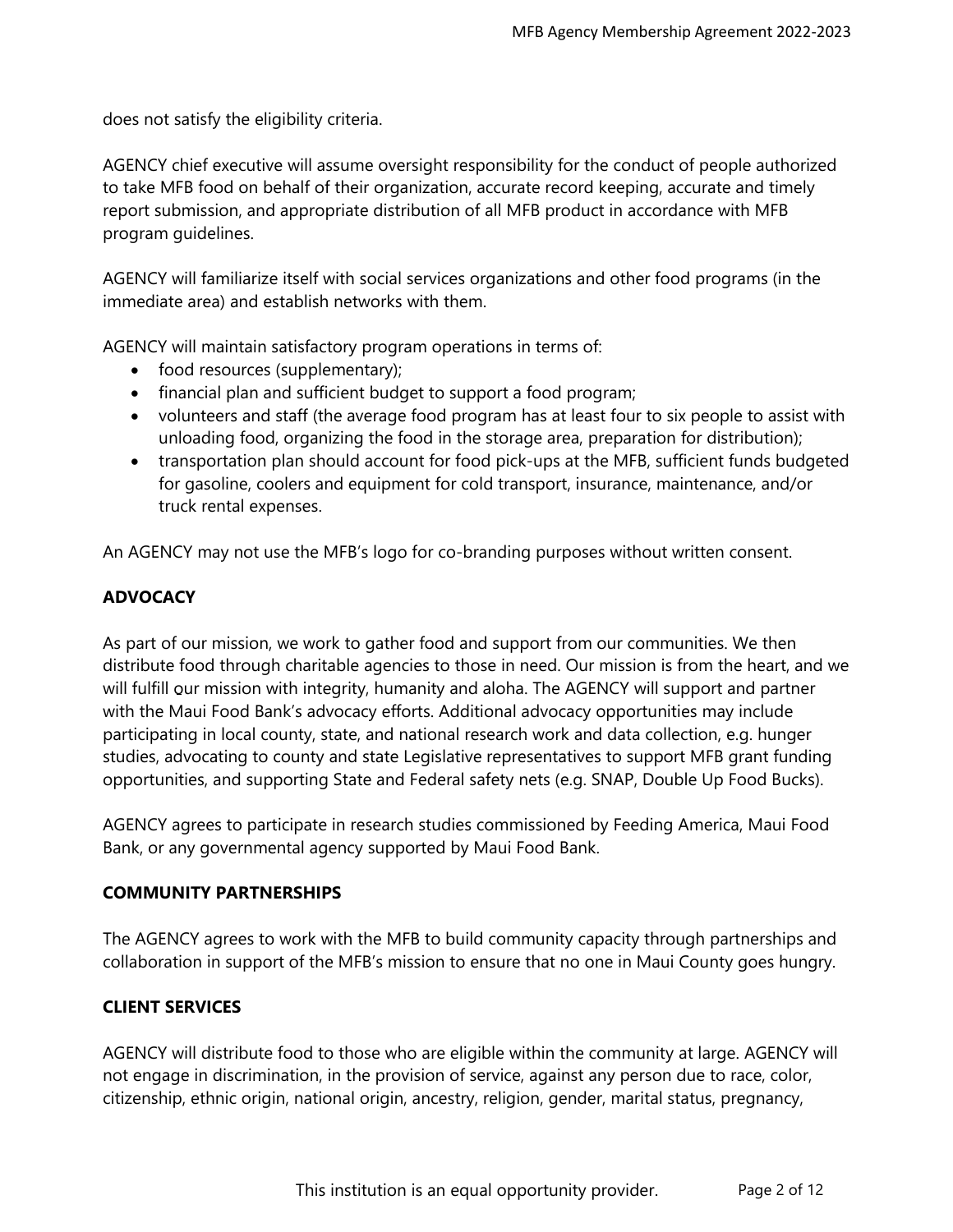disability, age, sexual orientation including gender identity, unfavorable discharge from the military or status as a protected veteran, or any group membership.

AGENCY agrees to accept client referrals from MFB and/or other social services organizations.

AGENCY will distribute food received from MFB for the sole purpose of providing it and/or feeding individuals and/or households in need of emergency food assistance. Any other use of the food received from the MFB is prohibited.

AGENCY volunteers, who find it necessary to receive food assistance, are to receive food after the distribution. Volunteers are not allowed to pre-pack their bags before or during distribution (if the site does not have left over product then the volunteers do not receive anything). Also, volunteers must adhere to the same distribution cycle as clients, i.e., if the AGENCY allows the client to visit the program once every 30 days, then the volunteer may only receive food once every 30 days.

AGENCY may not "thank" volunteers for their assistance/labor with MFB food. They may utilize the procedure previously noted or refer them to other nearby food pantries or distributions.

Food and all other products distributed to AGENCIES by MFB must be given to recipients free of charge. MFB prohibits discrimination of any kind. The AGENCY may NOT:

- Charge or solicit membership dues, fees, or donations from clients for food and products in any way, for any reason;
- Require membership or organizational affiliation as a condition for receipt of products. Nor must the AGENCY require or conduct activities that might be interpreted as requiring membership or affiliation in any organization (church, political, fraternal, union, block club, etc.) or attendance of the same as a requisite for receipt of products and services;
- Place any financial, residential, or other restrictions or requirements upon clients unless the restriction or requirement is a MFB program-mandated restriction or requirement. For example, government-funded programs that MFB administers have eligibility requirements, such as age.
- Place any financial or volunteer requirements upon clients in exchange for food;
- Sell food in any way. Food cannot be exchanged for money, property, services rendered, or other considerations;
- Allow food from MFB to enter any commercial channels;
- Allow their volunteers to receive more, better, or substantially different products than the AGENCY'S clients.
- Use any MFB food to encourage donations. Further, the AGENCY will not engage in seeking monetary donations at the immediate time and place of the food program or distribution.
- Use MFB food for the purpose of fundraising either as prepared food (such as spaghetti dinners or bake sales) or as prizes/incentives.

AGENCY will distribute all food received from MFB for the expressed purpose, and only that purpose, approved by MFB at the time of membership application and approval. AGENCY may be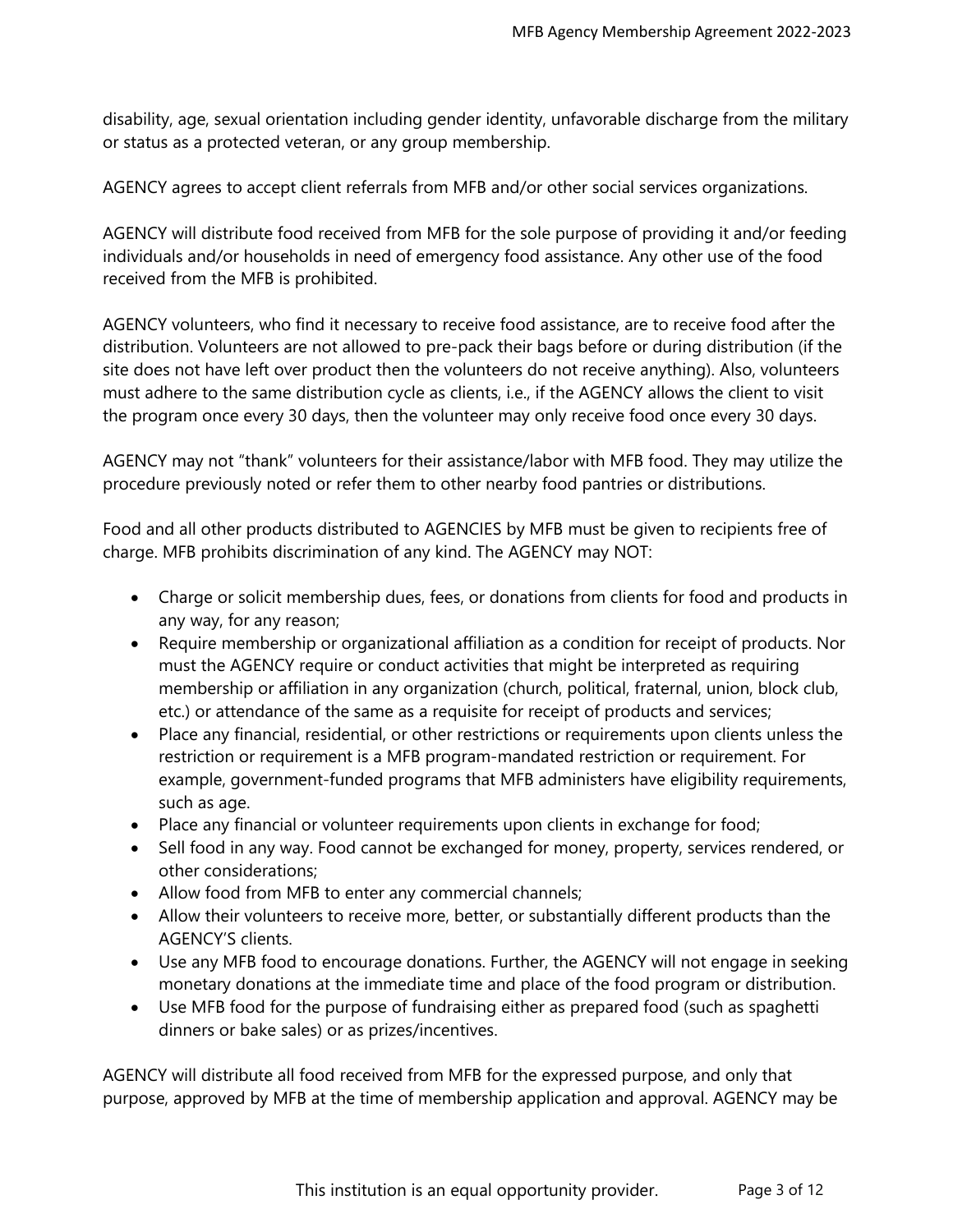terminated by MFB for non-approved food use and distribution. Examples of such non-approved use includes, but is not limited to, the following: block parties, community events, religious retreats, back-to-school events, volunteer appreciation events, church picnics or dinners, fundraising events, and use at locations not approved by MFB.

AGENCY agrees to clearly label, store or otherwise distinguish between foods and products designated for the authorized MFB program(s) from any other foods or products that may be used for unrelated programming or activities, such as church dinners, staff meetings, volunteer luncheons, etc.

AGENCY agrees to clearly label, store or otherwise distinguish between foods and products received from MFB from any other foods or products that has been received from other organizations, direct donations, administrative/program supplies, etc.

AGENCY must not directly tie inherently religious activities, such as worship, religious instruction or proselytization to food distribution. Faith-based services are encouraged to begin one hour after the food distribution ends or the faith-based services are encouraged to end one hour before the start of the food distribution. AGENCY's primary purpose is to provide and make food available to all eligible ill, needy, or infant individuals, carried out regardless of religious preference.

AGENCY will have regular/established days and hours of operation for services, including posting a sign at the distribution site with the information and providing written documentation to MFB if the days/hours of operation change. This will ensure that MFB can keep this information updated on its website. AGENCY will be required to update their information on Aloha United Way's 211 hotline on a yearly basis, with notification of completion sent to MFB. Agencies with food pantries must agree to be open at least once a week for two consecutive hours for general public distribution unless otherwise approved by the MFB. MFB may terminate an AGENCY'S membership if the AGENCY drops below its approved weekly schedule.

- Pantries: Must be open at least once a week for a minimum of two hours. Standard must be met by June 30, 2021.
- Soup Kitchens: Must have regular hours of operation posted to the general public.
- Shelters: Meal times must be clearly identified to clients and MFB.

With the exception of MFB Distribution Programs, even if an AGENCY food program is not eligible for USDA commodities, it must operate once a week for two consecutive hours for public distribution unless otherwise approved by the MFB.

AGENCY will have written guidelines for providing or refusing client services. This information is posted at the distribution and is available for clients/potential clients on posters or flyers.

- Example: A. All clients need identification (state identification, driver's license, etc.). B. No client will be served while intoxicated.
	- C. Shelter house rules, day care program guidelines, etc.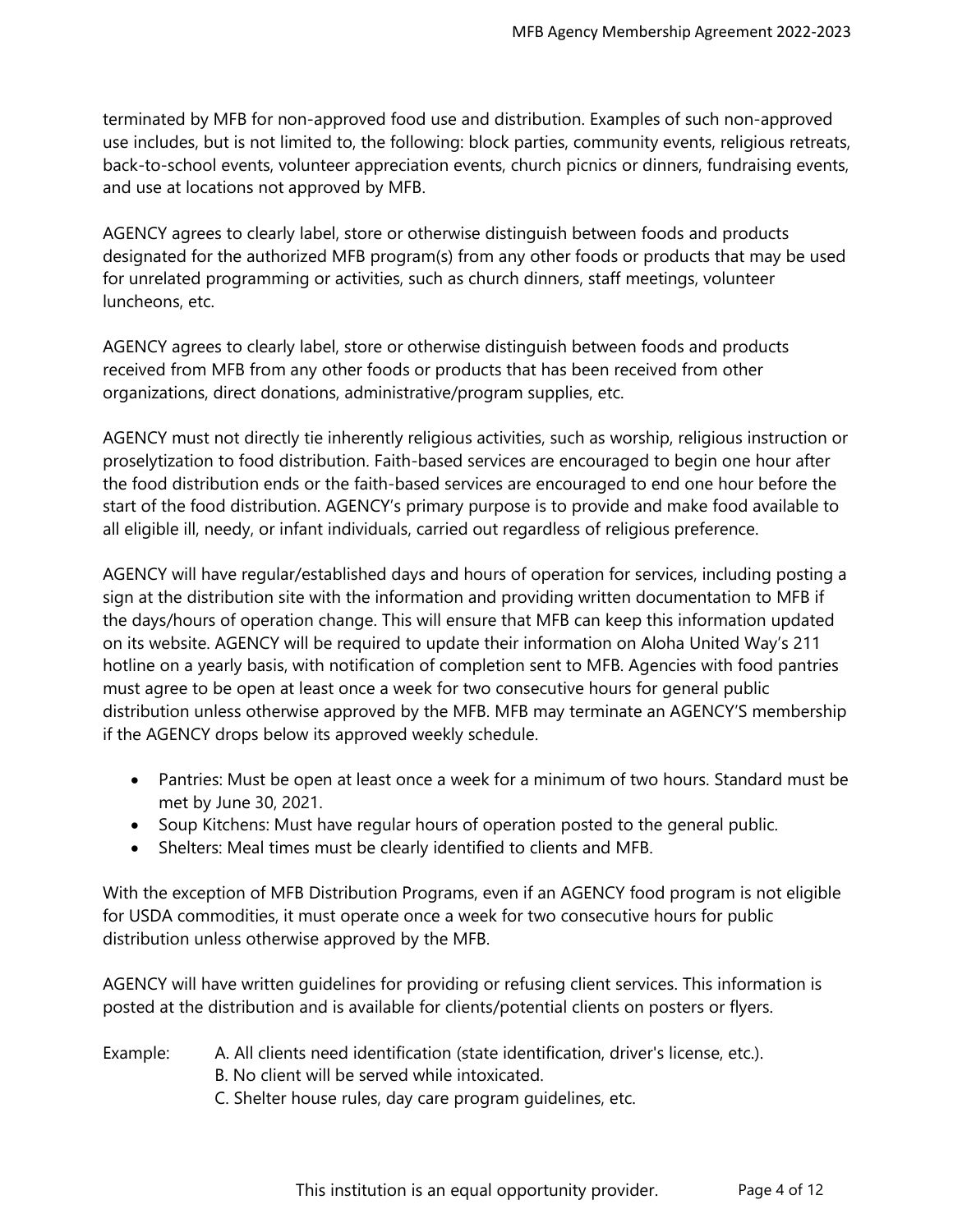AGENCY will have adequate communication means established to ensure administrative and operational functionality.

- Must have a telephone accessible for referral and security purposes;
- Must have a reliable computer and internet access onsite, with an active email address, which is monitored on a regular basis, at least weekly;
- Written documentation will be provided to MFB, if there are telephone number and/or email address changes.

## **FOOD STORAGE**

AGENCY will store food in a locked area and clearly labeled, stored or otherwise distinguished from any other foods or products that were received from other organizations, direct donations, administrative/program supplies.

Labeling and separation will also be used by the AGENCY to distinguish MFB food to be used for each authorized food program. Unrelated programming or activities, such as church dinners, staff meetings, volunteer luncheons, etc. For example: Pantry program food may not be stored with food that is used for an agency's spaghetti dinner.

AGENCY will store food in a clean, dry, well-ventilated, and rodent- and insect-free storage area. All food must be stored in an appropriate area approved by MFB during site inspections. MFB does not allow the storage of food in residential garages, sheds, storefronts, vehicles, for-profit businesses, or buildings that are not part of the food distribution/hot meal program. Further, storing and distributing food pantry product from a personal residence is not permitted.

AGENCY are encouraged to have a contract with a professional exterminator for pest control or conduct, document and maintain their monthly pest inspection.

AGENCY will store food away from the walls and six (6) inches off the floor on pallets or shelves or in storage cabinets.

AGENCY'S dry and cold storage space must be adequately sized to ensure the wholesomeness of food that is stored and distributed. Stuffing and overstocking is not permitted.

If applicable, AGENCY will have cold storage space available for refrigerated and frozen items. Store refrigerated and frozen items in the appropriate units at the temperatures required by law. Refrigerators must have a temperature below 41 degrees Fahrenheit. Freezers must be maintained between 0 to -10 degrees Fahrenheit.

Each AGENCY'S cold storage unit/compartment must have a thermometer installed at all times, that indicates the temperature of each unit/compartment. Note that a refrigerator/freezer (or combination) unit requires two thermometers - one for the refrigerator compartment and one for the freezer compartment.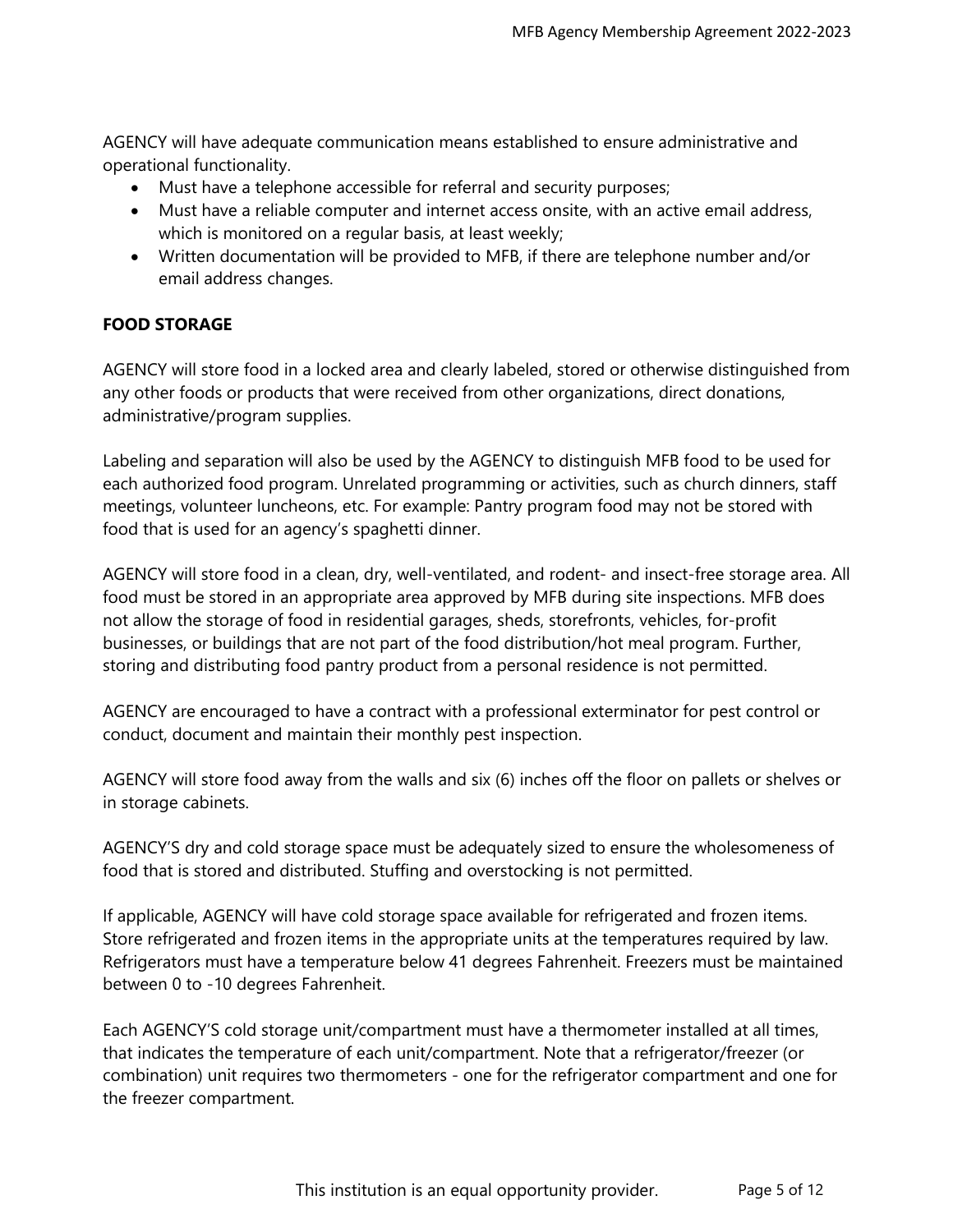AGENCY will accept food in "as-is" condition.

AGENCY will rotate all stock. AGENCY will distribute food based on the First-In, First-Out (FIFO) method.

AGENCY is prohibited from re-packaging food items received through MFB. i.e., re-packaging of meat into smaller packages, re-packaging of rice into smaller bags, etc.

AGENCY must be licensed as a food service establishment, according to the provisions and guidelines of the State of Hawaii Department of Health. If applicable, AGENCY must submit a copy of their Food Establishment or Cold Storage Permit or placard. [At least one AGENCY program staff and/or volunteer must complete Food Safety Training and submit a copy of the completed Food Safety Training certification to MFB. AGENCY must maintain active Food Safety certification status.]

AGENCY will store non-food, including chemical products (shampoo, bleach, laundry soap, etc.), separately from food in an appropriate and safe manner. Example: Store perishables on top portions of shelves and store chemical products on the bottom portion of shelves.

AGENCY will ensure safe and proper handling of food and non-food products, in conformance to local, State, and Federal regulation.

## **PROGRAMS**

MFB utilizes different channels of distribution for food, including Ohana Drop, Senior Mobile Pantry and the Aloha BackPack Buddies, as well as through partner agency food pantries, soup kitchens, shelters, and other programs. In addition, MFB administers government-funded programs that AGENCIES can choose to participate in. Please contact MFB for specific requirements applicable to specific programs.

There are instances where additional stipulations apply to specific MFB food and/or program participation.

#### **RECORD KEEPING**

AGENCY must be licensed as a food service establishment, according to the provisions and guidelines of the State of Hawaii Department of Health. If applicable, AGENCY must submit a copy of their Food Establishment or Cold Storage Permit or placard. At least one AGENCY program staff and/or volunteer must complete Food Safety Training and submit a copy of the completed Food Safety Training certification to MFB. AGENCY must maintain active Food Safety certification status.

AGENCY Program staff and/or volunteers interacting directly with clients must participate in annual Civil Rights Training. AGENCY staff and/or volunteers receiving this annual training other than through the MFB must submit a copy of the completed Civil Rights Training log to MFB.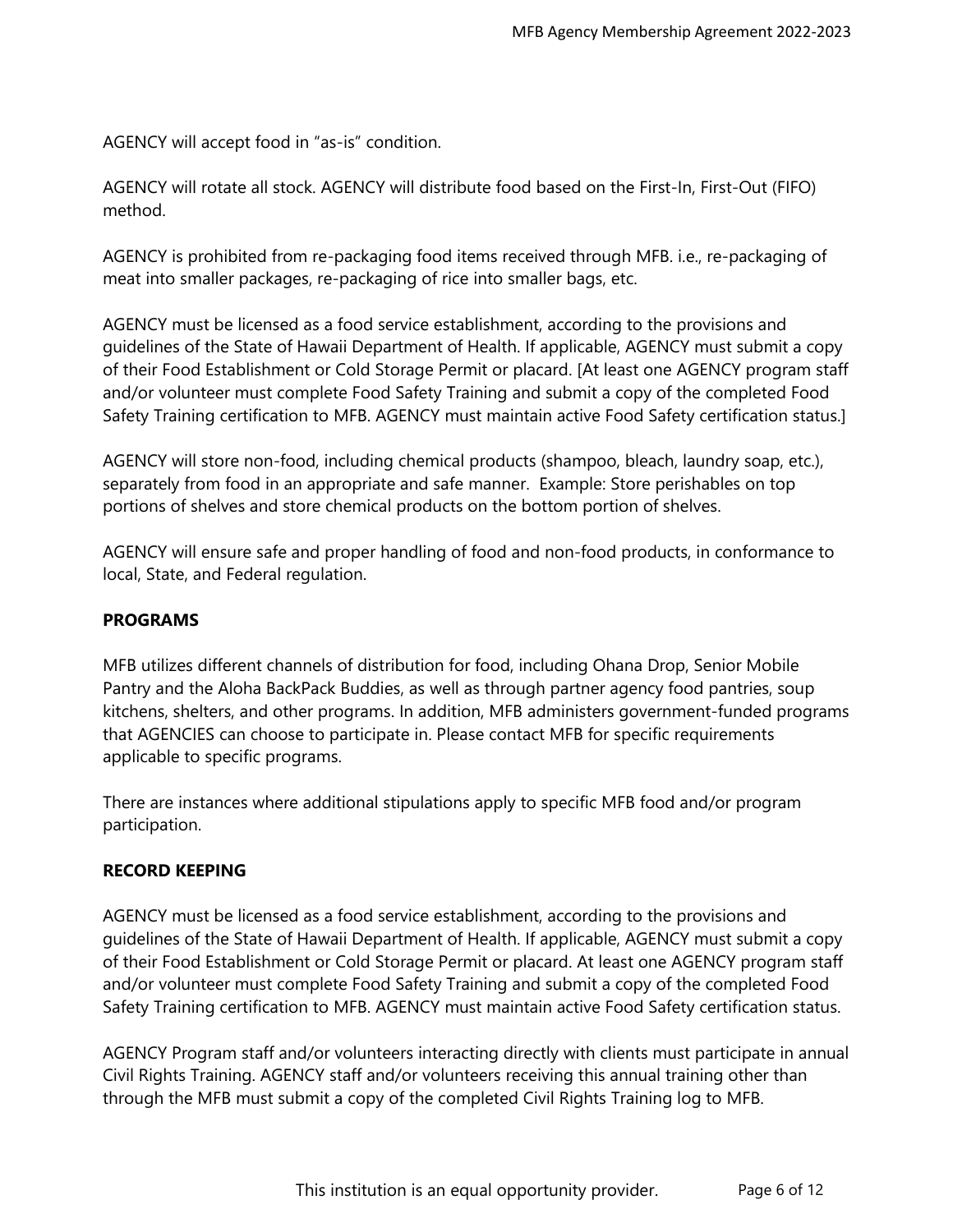AGENCY will maintain accurate, up-to-date records, which indicate the amount of food received from MFB and client participation in AGENCY programs. Agency must track clients served through sign-in sheets provided by MFB. The data collected should include the client's name, City clients live in, number of individuals, number of households served, is client employed, is client on public assistance and client signature. Client proxies are allowed with proper documentation.

Records, in hard copy or electronic format, should be kept on-hand for a minimum of three years following completion of the program year and must be made available to MFB or program funder site monitors, upon request. AGENCY should check with MFB prior to any records destruction to ensure that applicable program/contract document storage requirements have been complied with adequately.

Food Pantries must use current MFB program forms for appropriate client documentation during their distributions. There are instances where additional stipulations or documentation apply to specific MFB food and/or program participation. AGENCY should check with MFB prior to participation in any new or additional food program to ensure that applicable documentation and reporting requirements are understood and agreed to. Once an AGENCY begins participation in a MFB food program, it is responsible for and subject to all of MFB's and the program's requirements.

AGENCY will send monthly reports and all required supporting documentation reporting the agency's service statistics for all distributions during that month, to MFB by the 5th of the following month. Reports may be sent in the following ways:

- **Emailed to: [agency@mauifoodbank.org](mailto:agency@mauifoodbank.org)**
- Delivered or Mailed to: Maui Food Bank, 760 Kolu Street, Wailuku, HI 96793

Monthly report forms are provided on the AGENCY portal on the MFB website or will be provided upon request to the AGENCY. There may be multiple monthly reporting forms due, depending on the food program(s) provided by the AGENCY.

A monthly report is due by the 5th of the following month whether or not any MFB food was distributed that month. For example, if no distribution was done in the month of April, the April report must be submitted with zero (0) noted. Please be sure to keep a duplicate copy of the report(s) for AGENCY records. After the 10th of the month (reporting due date plus five days' grace), the AGENCY'S authorization to receive MFB food will be suspended until the completed report is received.

## **MFB MONITORING AND AGENCY PARTICIPATION**

AGENCY agrees to announced and unannounced site visits by a representative(s) of MFB and additional client experience monitoring. Note: photos/videos may be taken during site visits and may include distributions.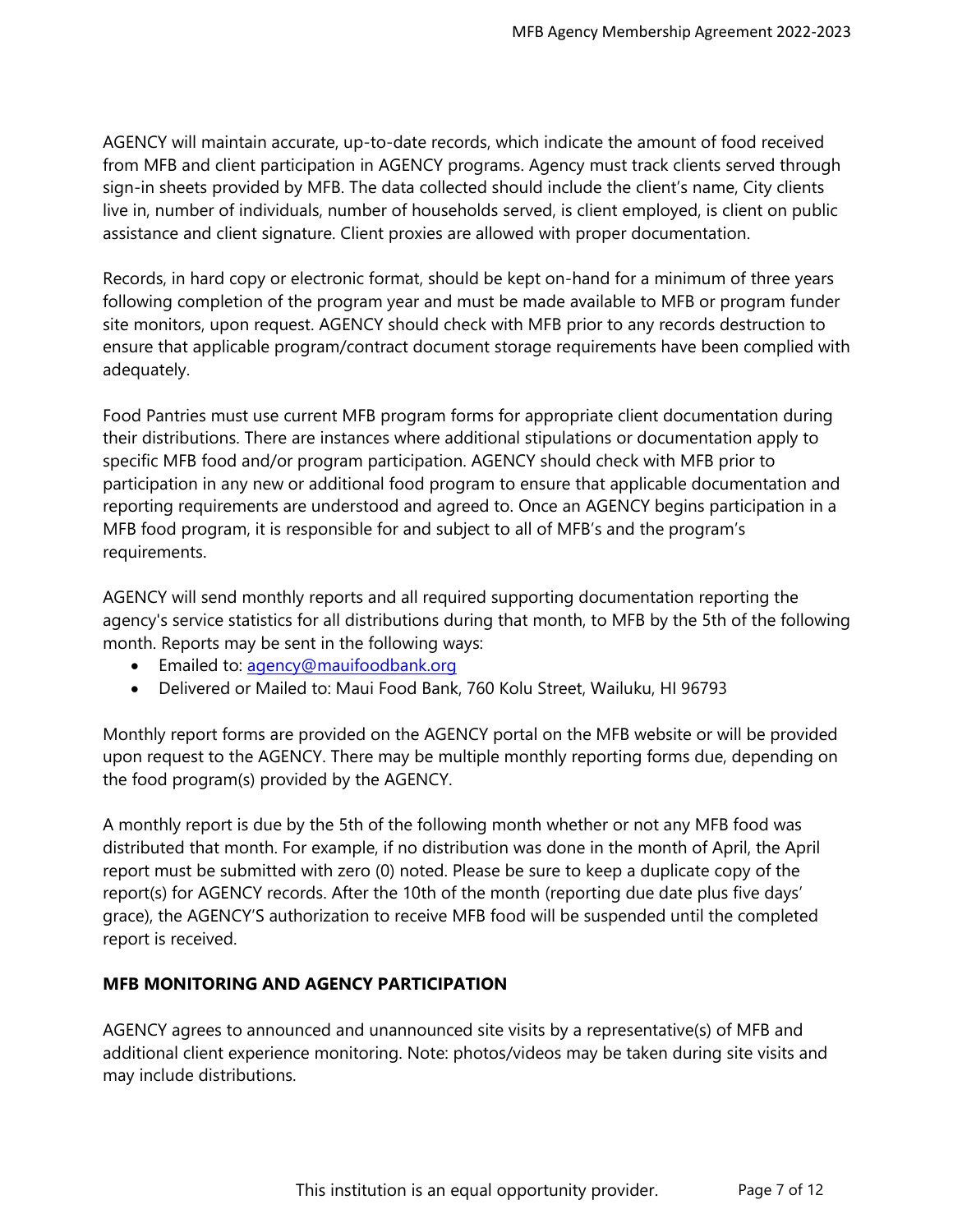AGENCY agrees to provide site monitor with requested documents as part of the monitoring process. (Example: 501(c)(3), program description, blank intake form, pest control documentation, certified food handler's documentation, civil rights poster, distribution schedule, cleaning schedule, monthly reports, etc.). AGENCY agrees to provide site monitor with site access to area(s) applicable to the AGENCY'S food programs.

AGENCY agrees to have a primary coordinator from the AGENCY attend all required trainings and meetings before becoming a member and send the same representation to special meetings, as needed or required, throughout their membership.

AGENCY will inform MFB in writing immediately of the following circumstances:

- A move from one location to another. In some cases, moving an agency from one area to another may disqualify the agency from membership. Any change in location or physical storage area requires a site visit from MFB.
- Changes in telephone numbers and email addresses. MFB must be able to reach AGENCIES quickly in the event of a disaster or product recall.
- Change in director, coordinator, contact person, or licensed food handler. AGENCY must ensure MFB reviews this change for appropriate training and applicable required documentation.

AGENCY agrees to receive food from MFB at least once a month. If an AGENCY fails to meet this requirement, MFB may terminate its membership.

AGENCY agrees to receive all deliveries of food from MFB and accept the food in "as-is" condition.

When an AGENCY is not in compliance with the eligibility and membership requirements or those of other programs offered by MFB, the AGENCY may be placed on HOLD from all food receiving eligibility. Examples of non-compliance include, but are not limited to: Pest infestation, past due billing, failure to comply with site visits, failure to submit monthly reports, misuse of food, etc.

AGENCIES on HOLD are ineligible from receiving food and may be suspended from other MFB program participation. The HOLD is meant to give an agency the opportunity to correct the circumstance resulting in the HOLD. If after three months the AGENCY has not contacted MFB or has not corrected the HOLD circumstances, the membership termination process will begin.

AGENCY may request a HOLD status if it wishes to reorganize or reevaluate its program. Selfselected HOLD status requires a MFB site visit. Self-selected HOLD can continue without negative consequences to membership for up to three months.

If an AGENCY does not comply with membership eligibility or program requirements, or if it fails to respond to communication from MFB, its membership may be terminated. If an AGENCY is terminated, the reactivation process is the same as the original membership application process.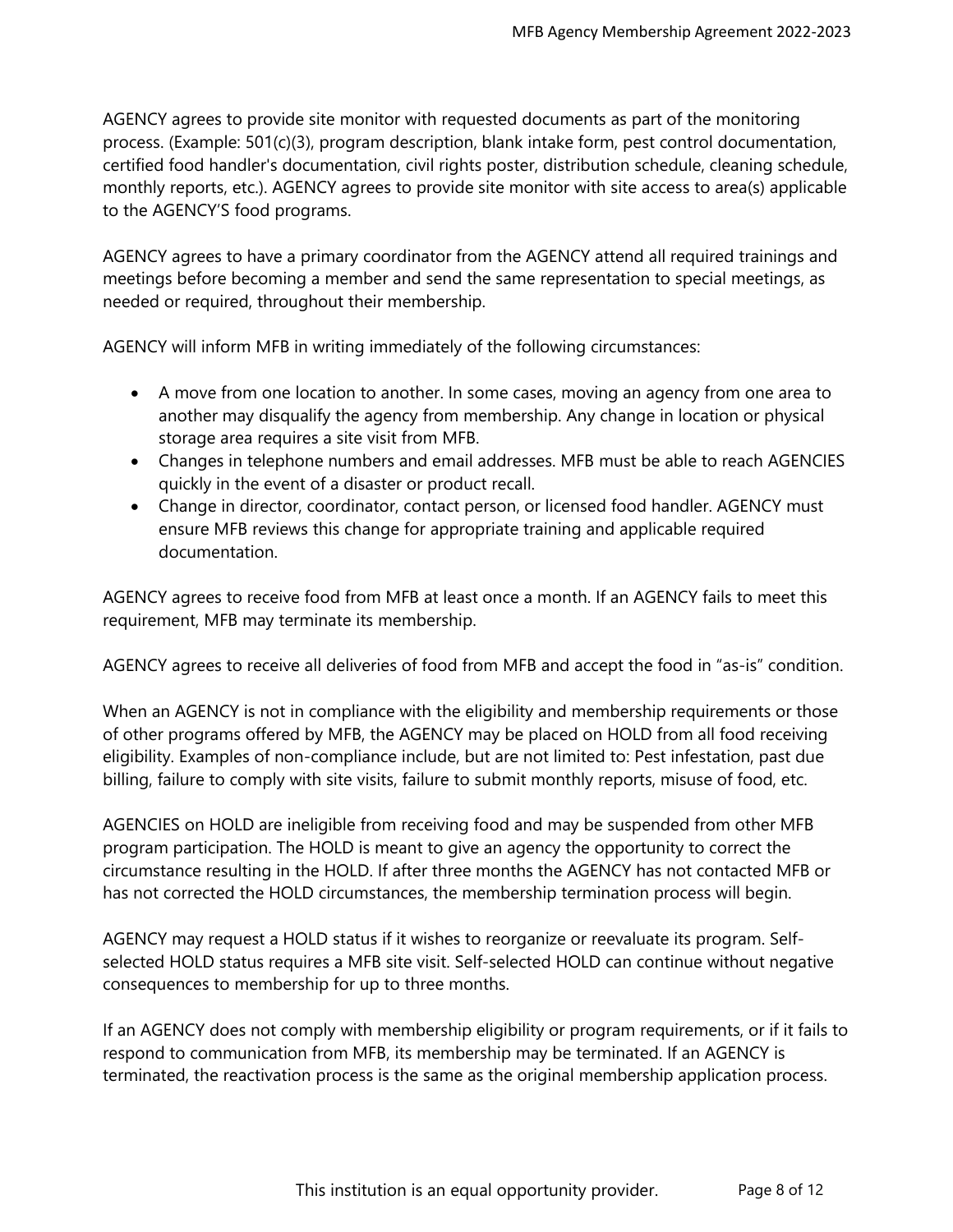AGENCY agrees to adhere to any additional donor stipulations as directed, provided such stipulations do not conflict with this agreement.

AGENCY must have keys to unlock dry storage areas and cold storage units available during distribution hours.

AGENCY agrees to distribute within an assigned community area, within Maui County. Further, the AGENCY agrees not to turn anyone in need away.

Any dry or cold storage units and/or other equipment received by the AGENCY from MFB are the property of MFB on loan for a specified program use or time period and must remain at the designated/approved site. Units may not be altered or removed without written consent of MFB. Failure to adhere to this policy will result in criminal charges.

## **FEES**

AGENCY agrees to contribute as necessary MFB's Shared Maintenance Cost (SMC) fee. The SMC is used to help with MFB's costs to solicit, collect, store, inspect, and distribute millions of pounds of food each year. The SMC is currently set at \$0.19 per pound, and is subject to change. Clients receiving food through the AGENCY can never be charged for the food, even if SMC has been paid by the AGENCY.

To help supplement the quantity and variety of food received through the donation stream, MFB will purchase food, which may be offered to the Agency. MFB will offer the purchased food at a discounted cost. All costs associated for the purchased food will be noted on signage for AGENCY review. Participation in MFB's purchased food program is optional. All usage guidelines and requirements apply to purchased products as well as donated products available from MFB.

Certain MFB mandatory classes/training programs may require the AGENCY to pay a fee.

All transactions and invoices must be paid with an AGENCY check.

AGENCY agrees to pay their account balance no later than 15 days after receipt of itemized monthly billing statement.

AGENCY will keep all invoices on file for one year and make them available to MFB monitors, upon request.

AGENCY will be placed on HOLD if its account is more than 60 days in arrears, or if it remits nonsufficient-funds (NSF) checks. There will be a fee charged to the AGENCY'S account for returned checks.

If an AGENCY is terminated, it must pay its outstanding balance before membership is reinstated.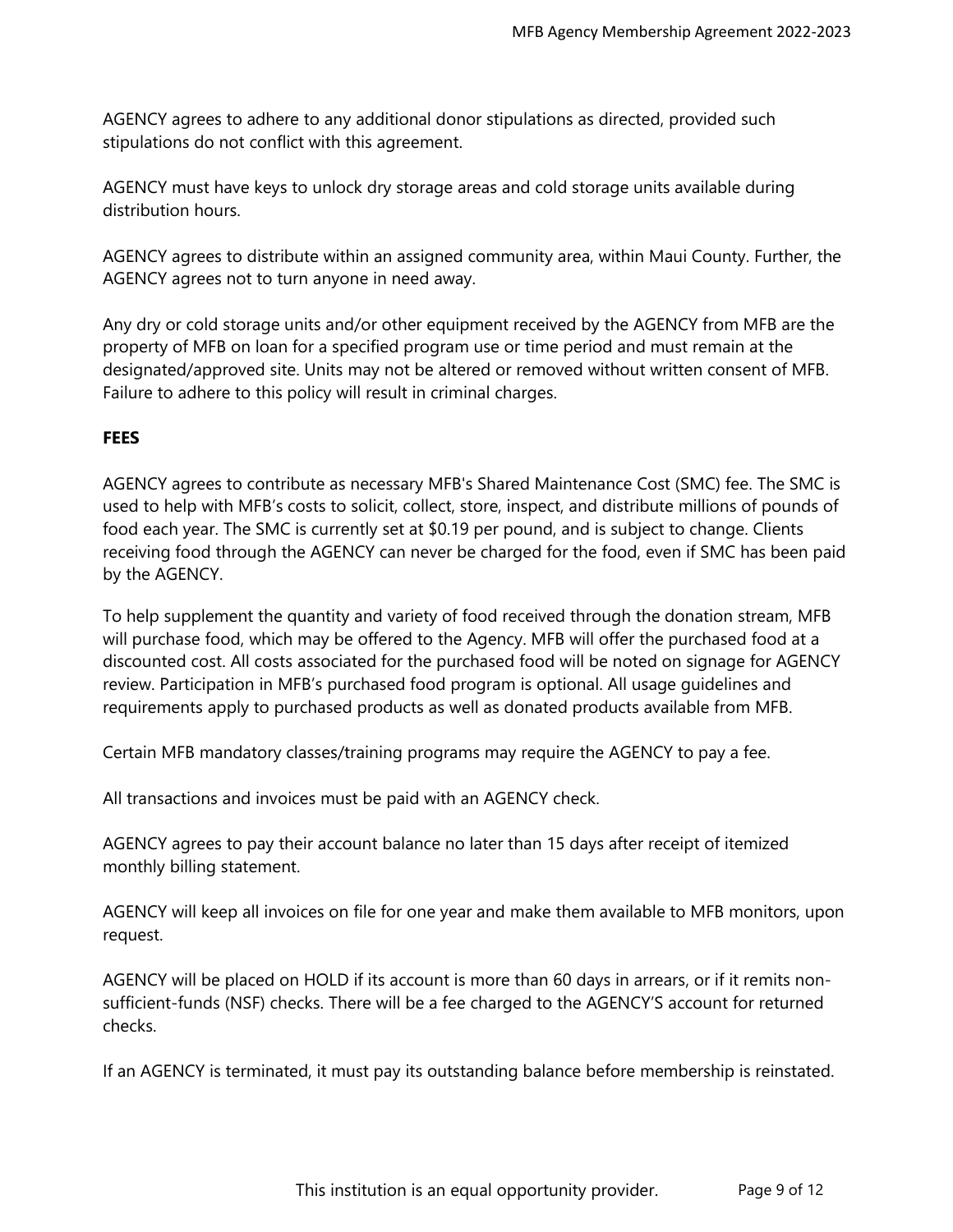## **DONATIONS and GRANTS**

In the event MFB collects cash donations on behalf of AGENCIES, these donations become temporarily restricted grants to pay the SMC and/or purchase food. Use of these grants for other purposes must be approved in advance by MFB. AGENCY designated cash donations turn into grants that are expected to be used within one year after the donation date. Cash donations on behalf of AGENCIES who have more than 12 months of grant funds (based on a rolling 3-year SMC average) will not be accepted.

Direct, designated, or matching grants from/through MFB become grants to pay the SMC and/or purchase food with a one year grant period. Proposed use of these grants for any other purposes must be approved in advance by MFB. MFB grants are expected to be used within one year after being granted and any remaining grant funds will be reallocated to another agency after the end of this grant period.

Other grants, such as ACTS (Agency Credit Through Service), Volunteer Credits, Food Drive participation credits, etc. are also turned into earned activity grants that AGENCIES can use to pay the SMC and/or purchase food. Earned activity grants are recorded as temporarily restricted grants on a monthly basis and will expire in 12 months.

All grants, including the ones described here, will be subject to an expiration date, which will be no later than TWELVE MONTHS FROM THE DATE IT WAS MADE/CREATED/DESIGNATED. Only AGENCIES in good standing are eligible to receive grants.

All donations made to MFB for the benefit of an agency are considered temporarily restricted gifts. These donations are both time and purpose restricted and must be used to benefit an AGENCY (i.e. food, capacity building grants, etc.). MFB will make reasonable efforts to utilize these funds for the designated purposes, but reserves the right to reallocate unused grants and cash donations to support other MFB work.

#### **GENERAL**

Indemnification: To the fullest extent permitted by law, the AGENCY and MFB agree to indemnify, defend and hold the other and Feeding America harmless from any liability arising out of this agreement and resulting from or claimed to result, in whole or in part, from the indemnifying party's (or its agents') acts or omissions.

AGENCY affirms that the original donor, Maui Food Bank and Feeding America:

- are released by the AGENCY from any liabilities resulting from the donated goods;
- are held harmless from any claims or obligations in regard to the AGENCY or the donated goods; and
- offer no express warranties in relation to the gift of goods.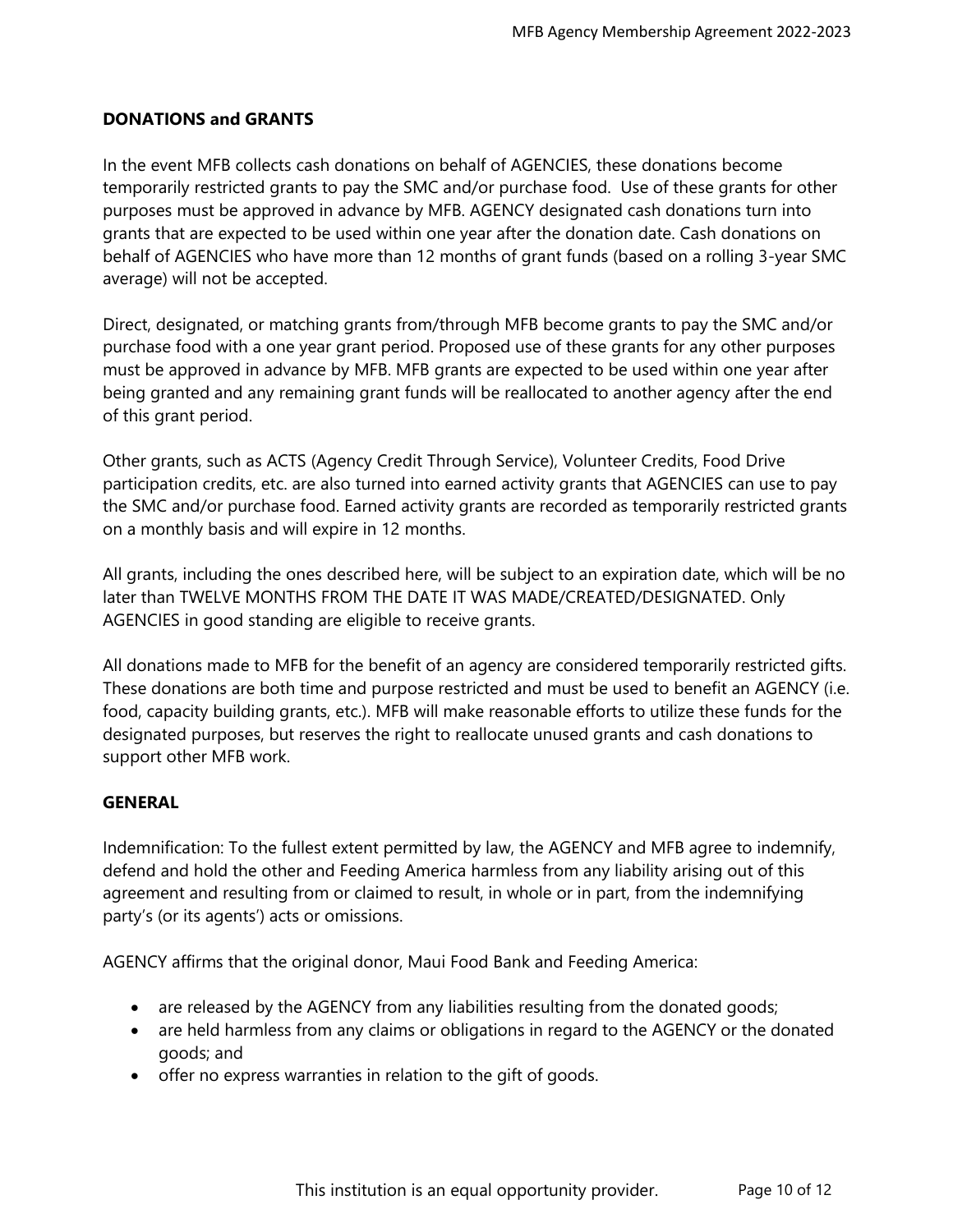AGENCY releases the original donor, Maui Food Bank and Feeding America from any liability resulting from the condition of the donated food and further agrees to indemnify and hold the original donor, Maui Food Bank and Feeding America free and harmless against any and all liabilities, damages, losses, claims, causes of action and suits of law or equity or any obligation whatsoever arising out of or attributed to any action of AGENCY or personnel employed by AGENCY or volunteer engaged by AGENCY in connection with its storage and use of the donated food.

Additionally, the AGENCY agrees to each of the following:

The safe and proper handling of the donated goods, in conformance with all local, state and Federal regulations.

AGENCY will not engage in discrimination, in the provision of service, against any person because of race, color, citizenship, religion, gender, national or ethnic origin, ancestry, age, marital status, pregnancy, disability, sexual orientation including gender identity, unfavorable discharge from the military or status as a protected veteran.

AGENCY gives consent to MFB to utilize the AGENCY'S name and information for external communications, public awareness of food availability, marketing and advocacy as directed. The AGENCY agrees to display appropriate membership signage of MFB, as directed.

### **CHANGES IN POLICY**

MFB membership guidelines and eligibility requirements are subject to change at any time. MFB shall communicate significant policy and procedural changes to its member AGENCIES in writing.

The partner agency of Maui Food Bank listed here indicates by signature of an authorized person that he/she has read and understands the "Partner Agency Agreement" and agrees to comply with all MFB eligibility and operational requirements stated therein.